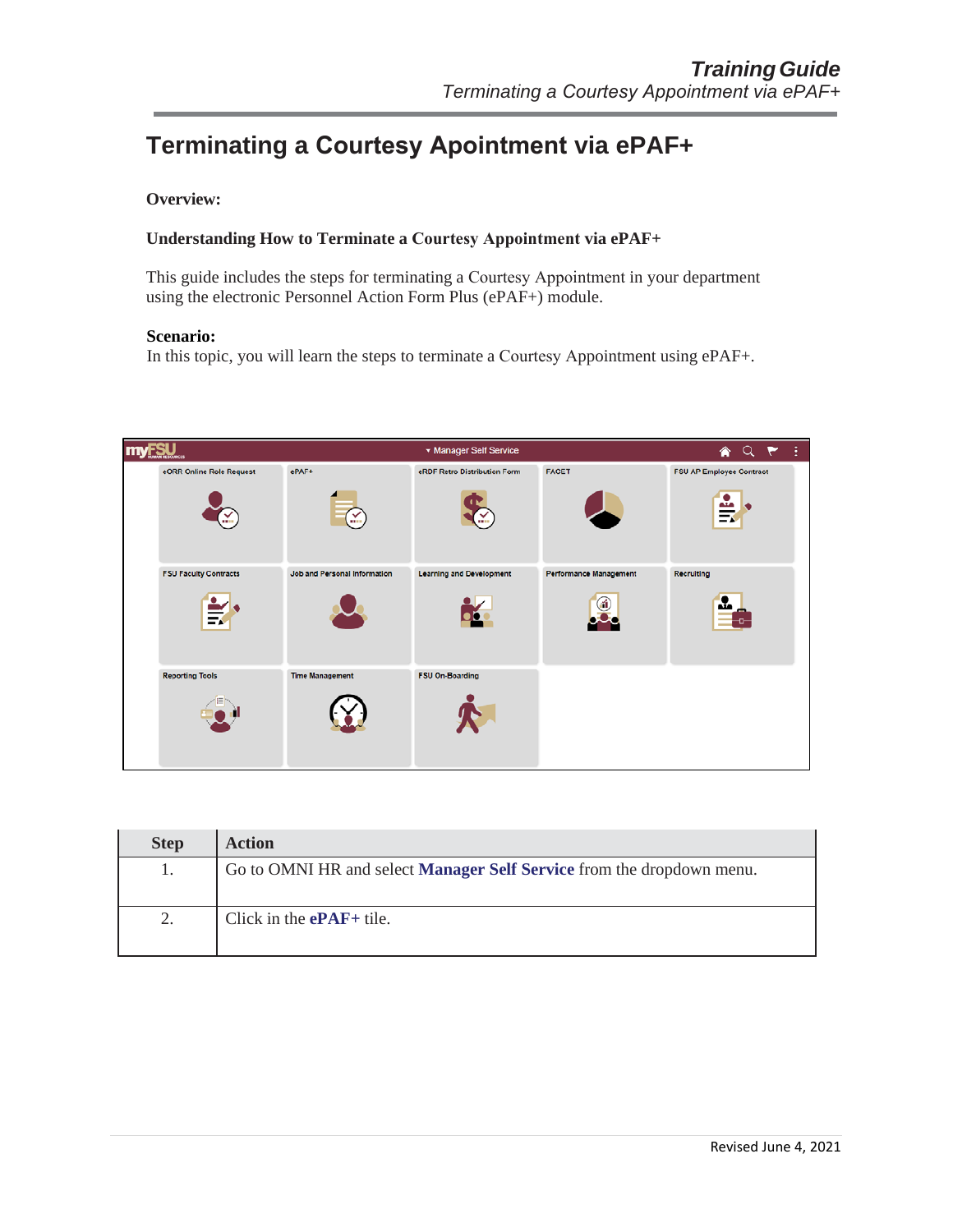| < Manager Self Service     | ePAF+                                                                    |
|----------------------------|--------------------------------------------------------------------------|
| Approve ePAF+<br>Ħ         | Approve ePAF+                                                            |
| Enter ePAF+ Transactions   | <b>Select a Transaction</b>                                              |
| View ePAF prior to May '07 | There are no ePAF+ requests pending your approval at this time.          |
| View/Rework ePAF+          | <b>Go To</b><br><b>Manager Home</b><br>Job and Personal Information Home |
|                            |                                                                          |
|                            |                                                                          |

| <b>Step</b> | <b>Action</b>                                                                                                                          |
|-------------|----------------------------------------------------------------------------------------------------------------------------------------|
| 3.          | Click Enter ePAF+ Transactions. Select the "Courtesy Appointments" type<br>of transaction from the drop down menu.                     |
| 4.          | Enter the desired information into the Empl ID field. You can also search by<br>first and last name or by department ID.               |
| 5.          | Press [Tab] to exit the field.                                                                                                         |
| 6.          | Select the <b>Terminate Appointment</b> box.                                                                                           |
| 7.          | Enter the desired information into the <b>Last Day in Pay Status</b> field. For the purpose<br>of this example, Enter $"06/07/2021"$ . |
| 8.          | Press [ <b>Tab</b> ] to exit the field.                                                                                                |
| 9.          | Click the <b>Search</b> button, then select the desired employee's name from the results.<br>Search                                    |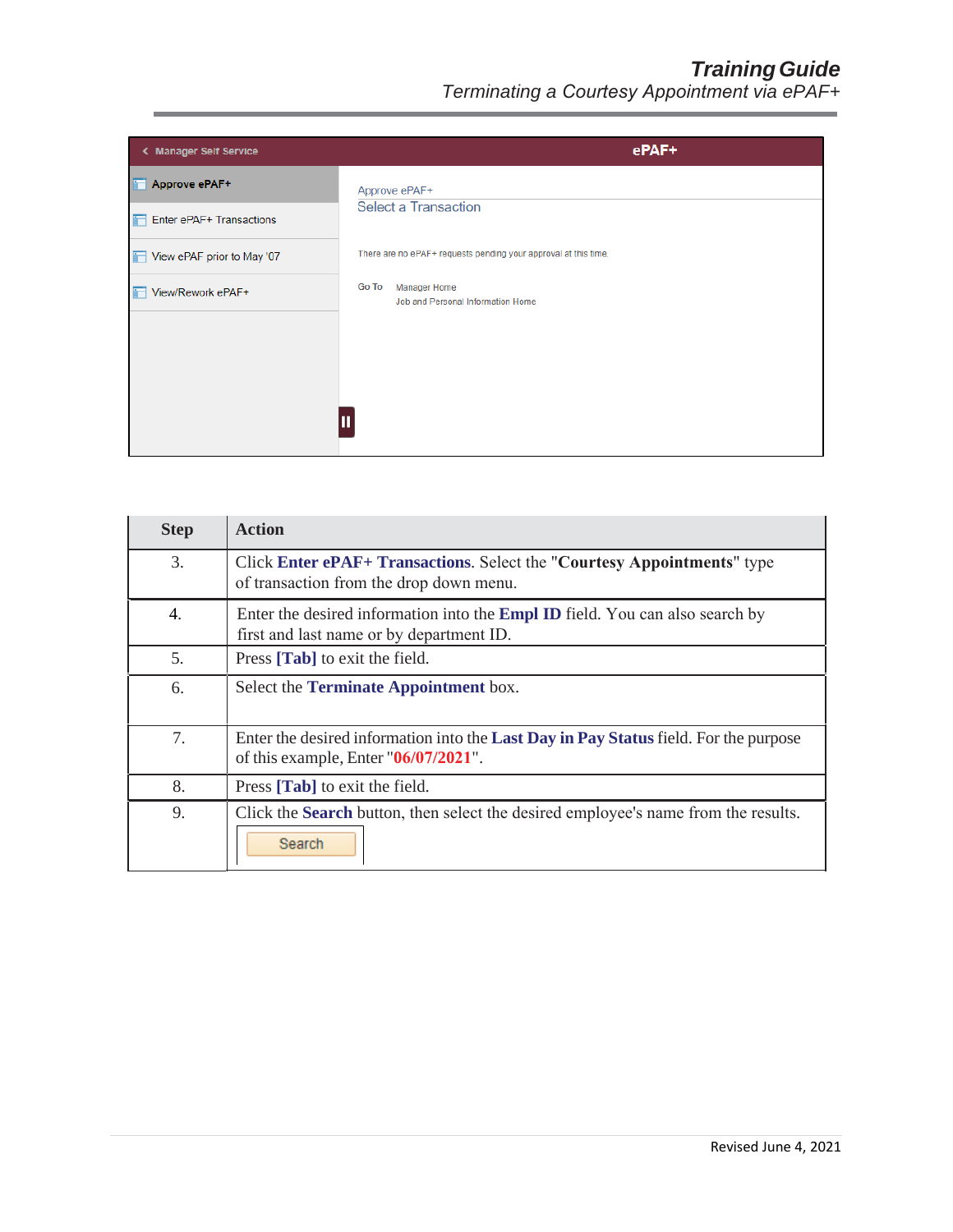| < Manager Self Service          |                                                                                                                                                                                                                                                                              | ePAF+ |
|---------------------------------|------------------------------------------------------------------------------------------------------------------------------------------------------------------------------------------------------------------------------------------------------------------------------|-------|
| Approve ePAF+                   | Enter ePAF+ Transaction                                                                                                                                                                                                                                                      |       |
| <b>Enter ePAF+ Transactions</b> | Select an HR Transaction search type. Enter any information you have and click the Search button.                                                                                                                                                                            |       |
| View ePAF prior to May '07      | <b>HR Transaction Search Type</b><br><b>Courtesy Appointments</b><br>$\checkmark$                                                                                                                                                                                            |       |
| View/Rework ePAF+               | *Type:<br>This is a Future-Dated Hire NO<br>$\checkmark$                                                                                                                                                                                                                     |       |
|                                 | 000123456<br>Q<br>Empl ID:<br><b>Last Name:</b><br><b>First Name:</b><br>Position:<br>Q<br>Department:<br>V Terminate Appointment Last Day in Pay Status 06/07/2021   3<br><b>Refine Search Results</b><br>$\Box$ Direct Reports<br>$\Box$ Department Rep<br>Clear<br>Search |       |

| <b>Fsu Multi Trans Dt</b>                                                                         |                                |              |                                  |                                                                |                 | <b>Enter ePAF+ Transaction</b> |        |                           |  |
|---------------------------------------------------------------------------------------------------|--------------------------------|--------------|----------------------------------|----------------------------------------------------------------|-----------------|--------------------------------|--------|---------------------------|--|
|                                                                                                   |                                |              |                                  |                                                                |                 |                                |        |                           |  |
| Enter ePAF+ Transaction                                                                           |                                |              |                                  |                                                                |                 |                                |        |                           |  |
| Select an HR Transaction search type. Enter any information you have and click the Search button. |                                |              |                                  |                                                                |                 |                                |        |                           |  |
| <b>HR Transaction Search Type</b>                                                                 |                                |              |                                  |                                                                |                 |                                |        |                           |  |
| *Type:                                                                                            | <b>Courtesy Appointments</b>   |              |                                  |                                                                | $\checkmark$    |                                |        |                           |  |
|                                                                                                   | This is a Future-Dated Hire NO |              | $\checkmark$                     |                                                                |                 |                                |        |                           |  |
| Empl ID:                                                                                          | 000123456                      | $\mathbf Q$  |                                  |                                                                |                 |                                |        |                           |  |
| <b>Last Name:</b>                                                                                 |                                |              |                                  |                                                                |                 |                                |        |                           |  |
| <b>First Name:</b>                                                                                |                                |              |                                  |                                                                |                 |                                |        |                           |  |
| Position:                                                                                         |                                |              |                                  |                                                                |                 |                                |        |                           |  |
| Department:                                                                                       |                                | $\alpha$     |                                  |                                                                |                 |                                |        |                           |  |
|                                                                                                   |                                |              |                                  | V Terminate Appointment Last Day in Pay Status 06/07/2021   in |                 |                                |        |                           |  |
| <b>Refine Search Results</b>                                                                      |                                |              |                                  |                                                                |                 |                                |        |                           |  |
| $\Box$ Direct Reports                                                                             | $\Box$ Department Rep          |              |                                  |                                                                |                 |                                |        |                           |  |
| Search                                                                                            | Clear                          |              |                                  |                                                                |                 |                                |        |                           |  |
|                                                                                                   |                                |              |                                  |                                                                |                 |                                |        |                           |  |
|                                                                                                   |                                |              |                                  |                                                                |                 |                                |        |                           |  |
| Name                                                                                              | Empl ID                        | Empl         | Position<br><b>Record Number</b> | <b>Position Title</b>                                          | <b>Job Code</b> | <b>Job Title</b>               | Dept   | <b>Department Name</b>    |  |
| Westcott, William                                                                                 | 000123456                      | $\mathbf{0}$ |                                  |                                                                | <b>YT00</b>     | Business Off Clerical Etc.     | 123000 | Dean College of Education |  |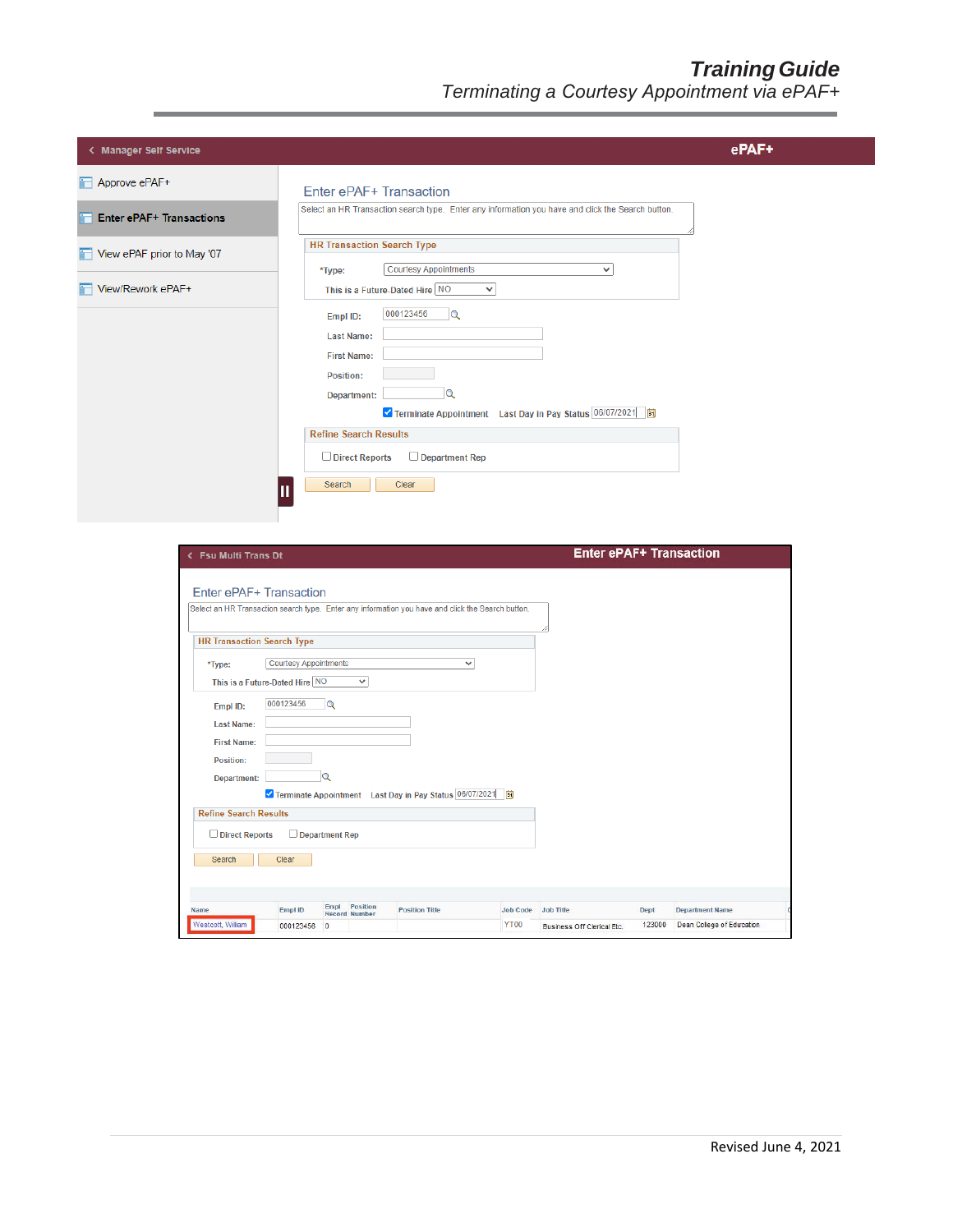|                                        | < Fsu Mss Multi Menu                          |                                |                    | <b>Enter ePAF+ Transaction</b> |
|----------------------------------------|-----------------------------------------------|--------------------------------|--------------------|--------------------------------|
|                                        |                                               |                                |                    |                                |
|                                        | Enter ePAF+ Transaction                       |                                |                    |                                |
| Incumbent:                             |                                               |                                |                    |                                |
| Emplid                                 | Rcd#<br>$\mathbf 0$                           | Name                           |                    |                                |
| 000123456                              |                                               | <b>William Westcott</b>        |                    |                                |
|                                        | <b>Requested Transaction Date:</b>            | 06/08/2021                     |                    | P                              |
| <b>Last Date Worked:</b>               |                                               | 06/07/2021                     |                    |                                |
| <b>Transaction Notifications</b>       | Transaction Effective Date automatically set. |                                |                    |                                |
| $\blacktriangleright$ Appointment Data |                                               |                                |                    |                                |
|                                        |                                               | <b>Current Information</b>     |                    | <b>Proposed Changes</b>        |
|                                        |                                               |                                |                    |                                |
| <b>Action / Action Reason</b>          |                                               |                                |                    |                                |
|                                        |                                               | <b>Action</b>                  | <b>Termination</b> |                                |
|                                        |                                               | <b>Action Reason</b>           | Courtesy           |                                |
| <b>Job Code</b>                        |                                               |                                |                    |                                |
| <b>Job Code</b>                        | YT00                                          | Volunteer_OPS Courtesy         |                    |                                |
| <b>Salary Admin PIn</b>                | <b>NPY</b>                                    | Courtesy/Non-Paid Appointments |                    |                                |
| Pay Grade                              | 099                                           | Courtesy/Non-Paid Appointments |                    |                                |
| <b>FI SA Status</b>                    | No FLSA                                       |                                |                    |                                |

| <b>Step</b> | <b>Action</b>                                                                                                                                                                                                                    |
|-------------|----------------------------------------------------------------------------------------------------------------------------------------------------------------------------------------------------------------------------------|
| 14.         | Note: The Originator Comments field is required. Enter the desired information<br>into the *Originator Comments: Required field. For the purpose of this example,<br>Enter "Terminating courtesy appointment, no longer needed." |

| <b>Originator's Information</b>        |                                                                          |
|----------------------------------------|--------------------------------------------------------------------------|
| Alyssa Weiskopf<br>Name                | Telephone 850/555-0001<br>Q                                              |
| Email ID aweiskopf@fsu.edu             |                                                                          |
| <b>Additional Approver (Optional)</b>  |                                                                          |
| <b>VP Approver</b>                     | $\Omega$                                                                 |
| <b>Pre-Manager Approver (Optional)</b> |                                                                          |
| Pre-Manager Approver                   | Q                                                                        |
| ePAF+ Originator Comments              |                                                                          |
| Comments                               | *Originator Terminating courtesy appointment, no longer needed           |
| Submit                                 | Return to Transaction Search / Action Page<br><b>Approval Signatures</b> |
|                                        |                                                                          |
|                                        |                                                                          |
|                                        |                                                                          |
|                                        |                                                                          |